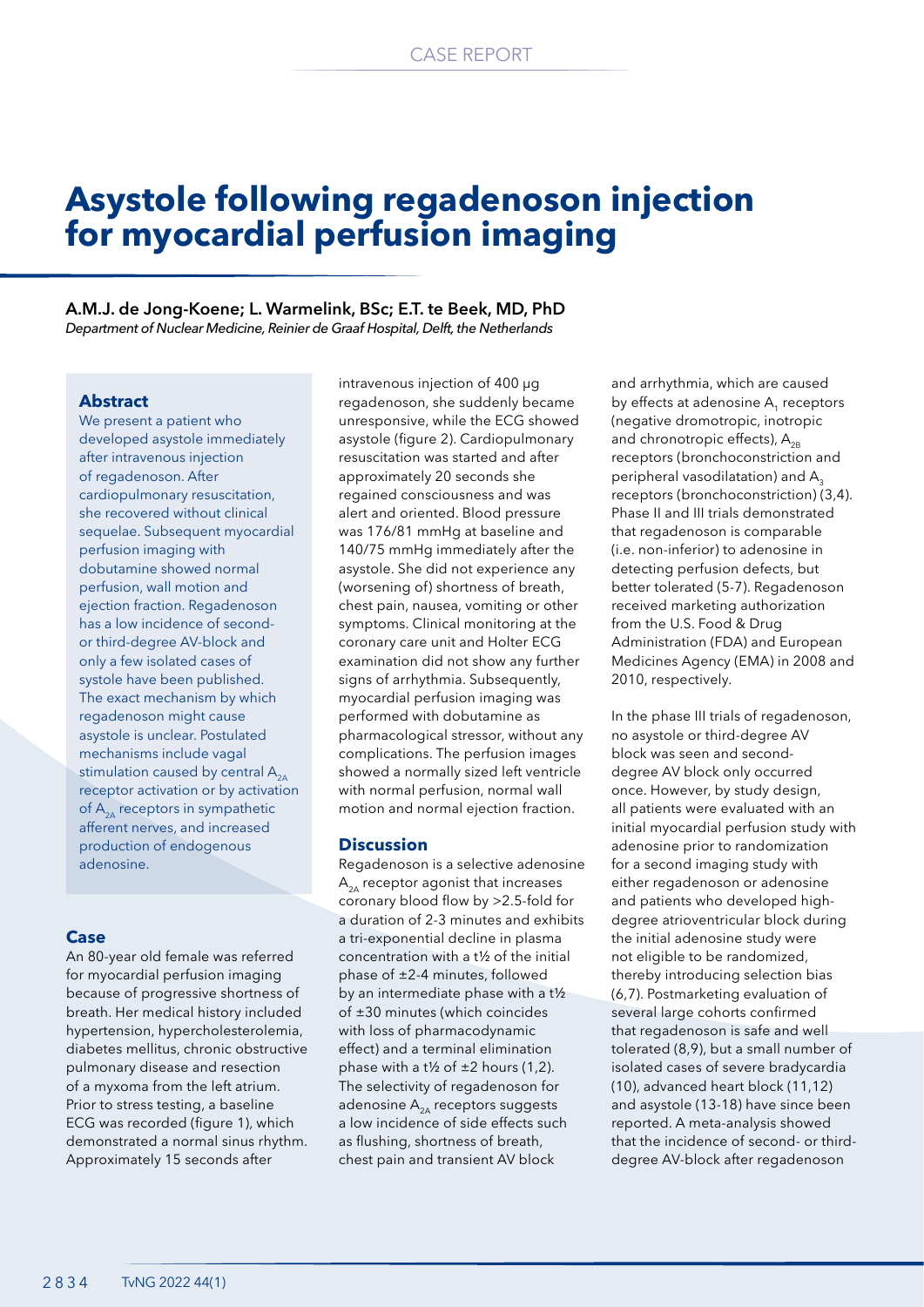injection was 0.05%, significantly lower than adenosine at 5.21% (19). No cases of asystole after regadenoson injection were reported in any of the included studies, but case reports were excluded from the analysis. The exact mechanism by which regadenoson might cause asystole is unclear. Regadenoson has only weak action at A<sub>1</sub> receptors (>13-fold lower affinity than for  $A_{2A}$  receptors) and animal studies have shown that regadenoson does not prolong AV nodal conduction time (20). Postulated mechanisms include vagal stimulation caused by  $A_{2A}$  receptor activation in the hypothalamus, nucleus tractus solitarius or area postrema (Bezold-Jarisch reflex) or by activation of  $A_{2A}$ receptors in sympathetic afferent nerves, and increased production of endogenous adenosine (9,10,15,16,18,19,21). Administration of the nonselective adenosine receptor antagonist aminophylline may be administered to counteract adverse effects of regadenoson, similar to adenosine (21).

#### *eriktebeek@gmail.com* ♦

## **References**

- 1. Garnock-Jones KP, Curran MP. Regadenoson. Am J Cardiovasc Drugs. 2010;10:65-71
- 2. Lieu HD, Shryock JC, Von Mering GO, Gordi T, Blackburn B, Olmsted AW, Belardinelli L, Kerensky RA. Regadenoson, a selective A2A adenosine receptor agonist, causes dose-dependent increases in coronary blood flow velocity in humans. J Nucl Cardiol. 2007;14:514-20
- 3. Zoghbi GJ, Iskandrian AE. Selective adenosine agonists and myocardial perfusion imaging. J Nucl Cardiol. 2012;19:126-41
- 4. Borea PA, Gessi S, Merighi S, Vincenzi F, Varani K. Pharmacology of adenosine receptors: the state of the art.



### *Figure 1.* Baseline ECG.



*Figure 2.* Asystole approximately 15 seconds after regadenoson injection.

Physiol Rev. 2018;98:1591-625

5. Hendel RC, Bateman TM, Cerqueira MD, Iskandrian AE, Leppo JA, Blackburn B, Mahmarian JJ. Initial clinical experience with regadenoson, a novel selective A2A agonist for pharmacologic stress singlephoton emission computed tomography myocardial perfusion

imaging. J Am Coll Cardiol. 2005;46:2069-75

6. Iskandrian AE, Bateman TM, Belardinelli L, Blackburn B, Cerqueira MD, Hendel RC, Lieu H, Mahmarian JJ, Olmsted A, Underwood SR, Vitola J, Wang W, on behalf of the ADVANCE MPI Investigators. Adenosine versus regadenoson comparative